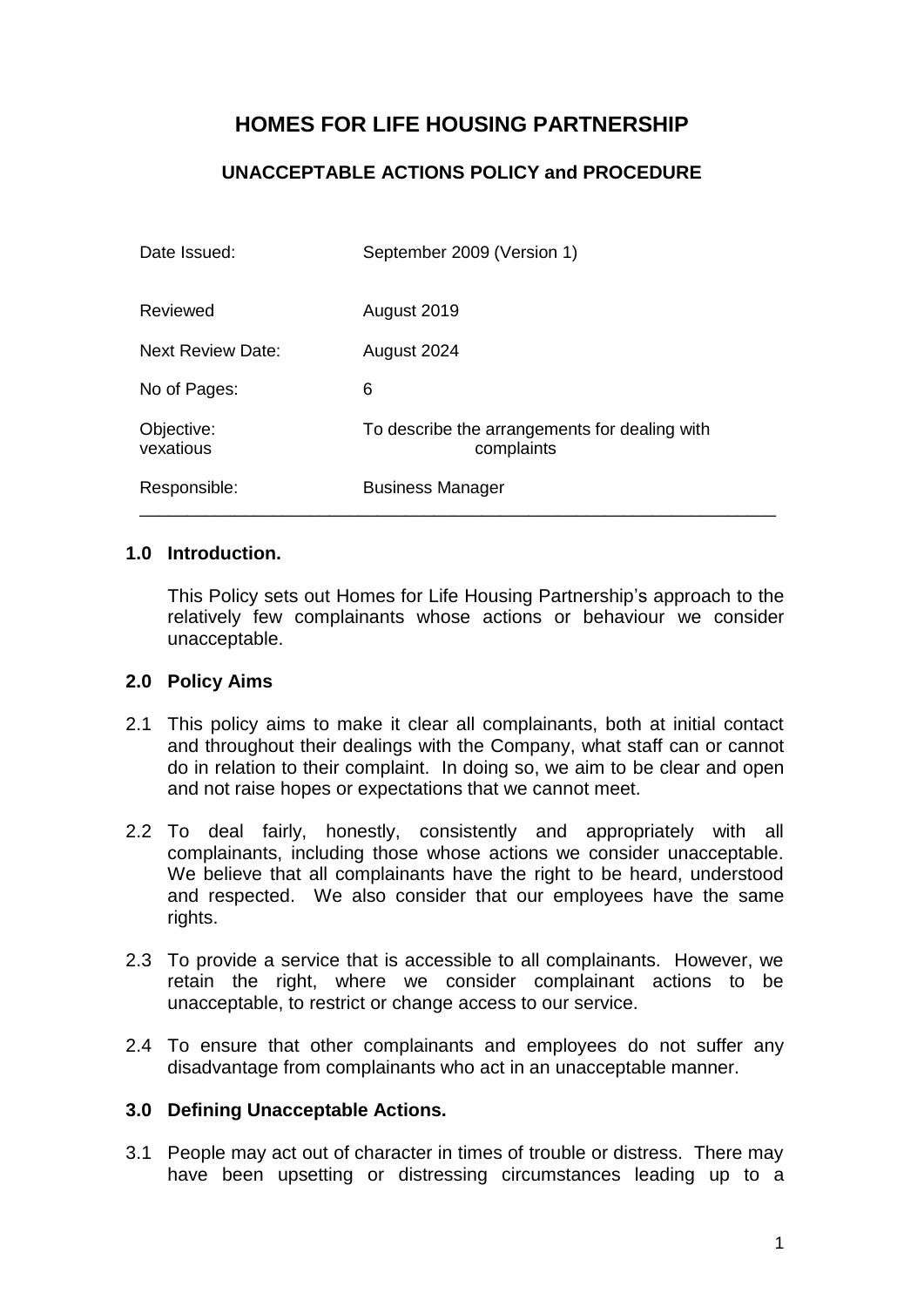complaint coming to Homes for Life. We do not view behaviour as unacceptable just because a claimant is forceful or determined. In fact, we accept that being persistent can be a positive advantage when pursuing a complaint. However, the actions of complainants who are angry, demanding or persistent may result in unreasonable demands or unacceptable behaviour towards to staff. It is these actions that we consider unacceptable and aim to manage under this policy.

- 3.2 Violence is not restricted to acts of aggression that may result in physical harm. It also includes behaviour or language (whether oral or written) that may cause employees to feel afraid, threatened or abused.
- 3.3 Examples of behaviours grouped under this heading include threats; physical violence; personal verbal abuse; derogatory remarks; and rudeness. We also consider that inflammatory allegations can be abusive behaviour.
- 3.4 We expect our employees to be treated courteously and with respect. Violence or abuse towards staff or contractors employed by Homes for Life is unacceptable. The Company understands the difference between aggression and anger. The anger felt by many complainants involves the subject matter of their complaint. However, it is not acceptable when anger escalates into aggression directed towards staff or Homes for Life employees.

### **4.0 Unreasonable demands**

- 4.1 Complainants may make what we consider unreasonable demands on the Company through the amount of information they seek, the nature and scale of service they expect or the number of approaches they make. What amounts to unreasonable demands will always depend on the circumstances surrounding the behaviour and the seriousness of the issues raised by the complainant.
- 4.2 Examples of actions grouped under this heading include demanding responses within an unreasonable time-scale; insisting on seeing or speaking to a particular employee; continual phone calls, emails or letters; repeatedly changing the substance of the complaint; or raising unrelated concerns.
- 4.3 We consider these demands as unacceptable and unreasonable if they start to impact substantially on the work of staff, such as taking up an excessive amount of employee time to the disadvantage of other complainants or functions.

### **5.0 Unreasonable Persistence**

5.1 We recognise that some complainants will not or cannot accept that the Company is unable to assist them further, or provide a level of service other than that provided already. Complainants may persist in disagreeing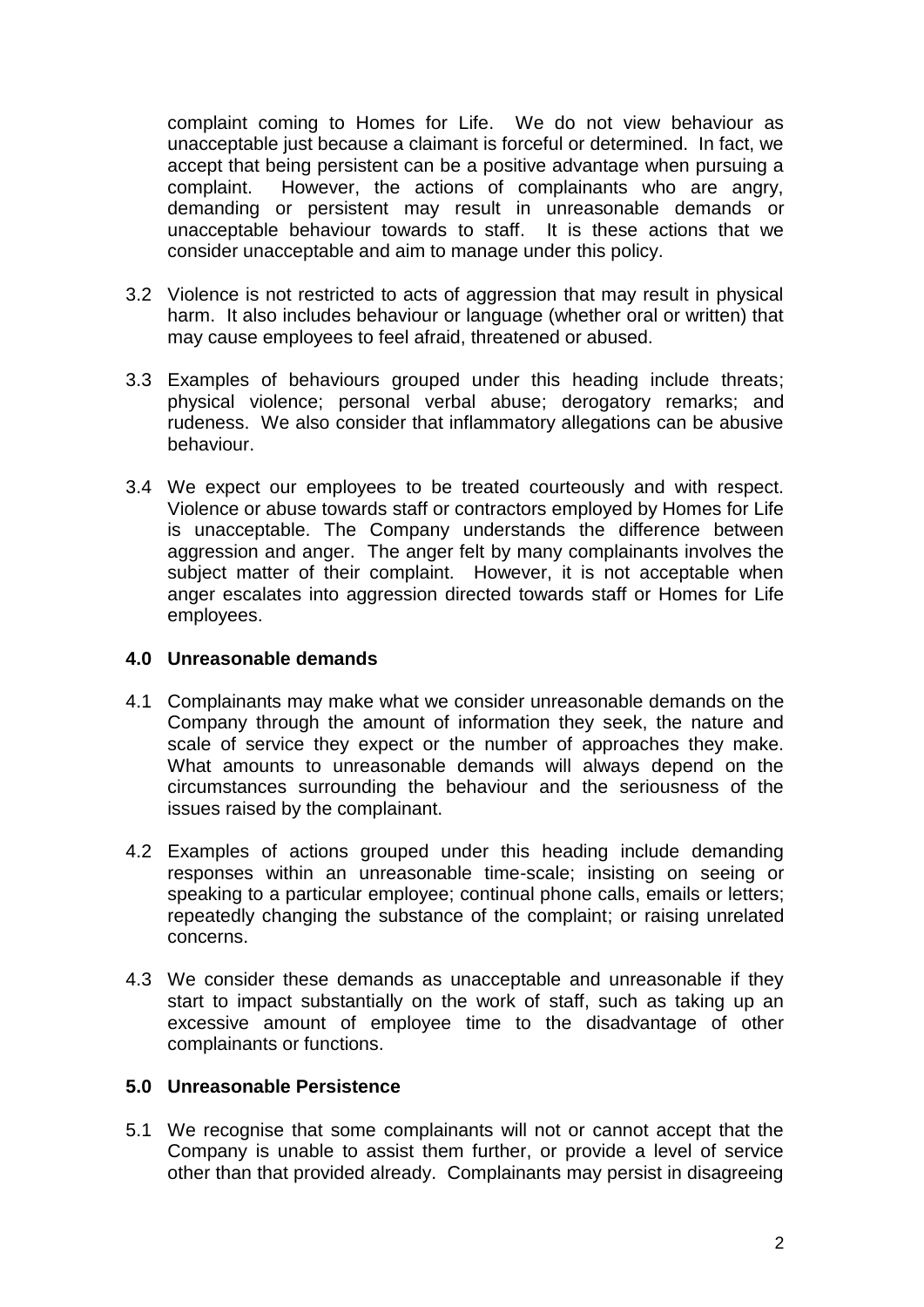with the action or decision taken in relation to their complaint or contact staff persistently about the same issue.

- 5.2 Examples of actions grouped under this heading include persistent refusal to accept a decision made in relation to a complaint; persistent refusal to accept explanations relating to what staff can or cannot do; and continuing to pursue a complaint without presenting any new information. The way in which these complainants approach the Company may be entirely reasonable, but it is their persistent behaviour in continuing to do that which is not.
- 5.3 We consider the actions of persistent complainants to be unacceptable when they take up what the Company regards as being a disproportionate amount of time and resources.

### **6.0 Managing Unacceptable Actions**

- 6.1 There are relatively few complainants whose actions we consider unacceptable. How we aim to manage these actions depends on their nature and extent. If it adversely affects our ability to do our work and provide a service to others, we may need to restrict complainant contact in order to manage the unacceptable action. We aim to do this in a way that allows a complaint to progress to completion through our complaints process. We may restrict contact in person, by telephone, fax, letter or electronically or by any combination of these. We try to maintain at least one form of contact. In extreme situations, we tell the complainant in writing that their name is on a 'no personal contact' list. This means that they must restrict contact with Homes for Life to either written communication or through a third party.
- 6.2 The threat or use of physical violence, verbal abuse or harassment towards Homes for Life staff or its contracted employees is likely to result in the ending of all direct contact with the complainant. Incidents may be reported to the Police. This will always be the case if physical violence is used or threatened.
- 6.3 We do not deal with correspondence (letter, fax or electronic) that is abusive to employees or contains allegations that lack substantive evidence. When this happens we tell the complainant that we consider that their language offensive, unnecessary and unhelpful. We ask them to stop using such language and state that we will not respond to their correspondence if they do not stop. We may require future contact to be through a third party.
- 6.4 Staff will end telephone calls if the caller is considered aggressive, abusive or offensive. The member of staff taking the call has the right to make this decision, tell the caller that the behaviour is unacceptable and end the call if the behaviour does not stop.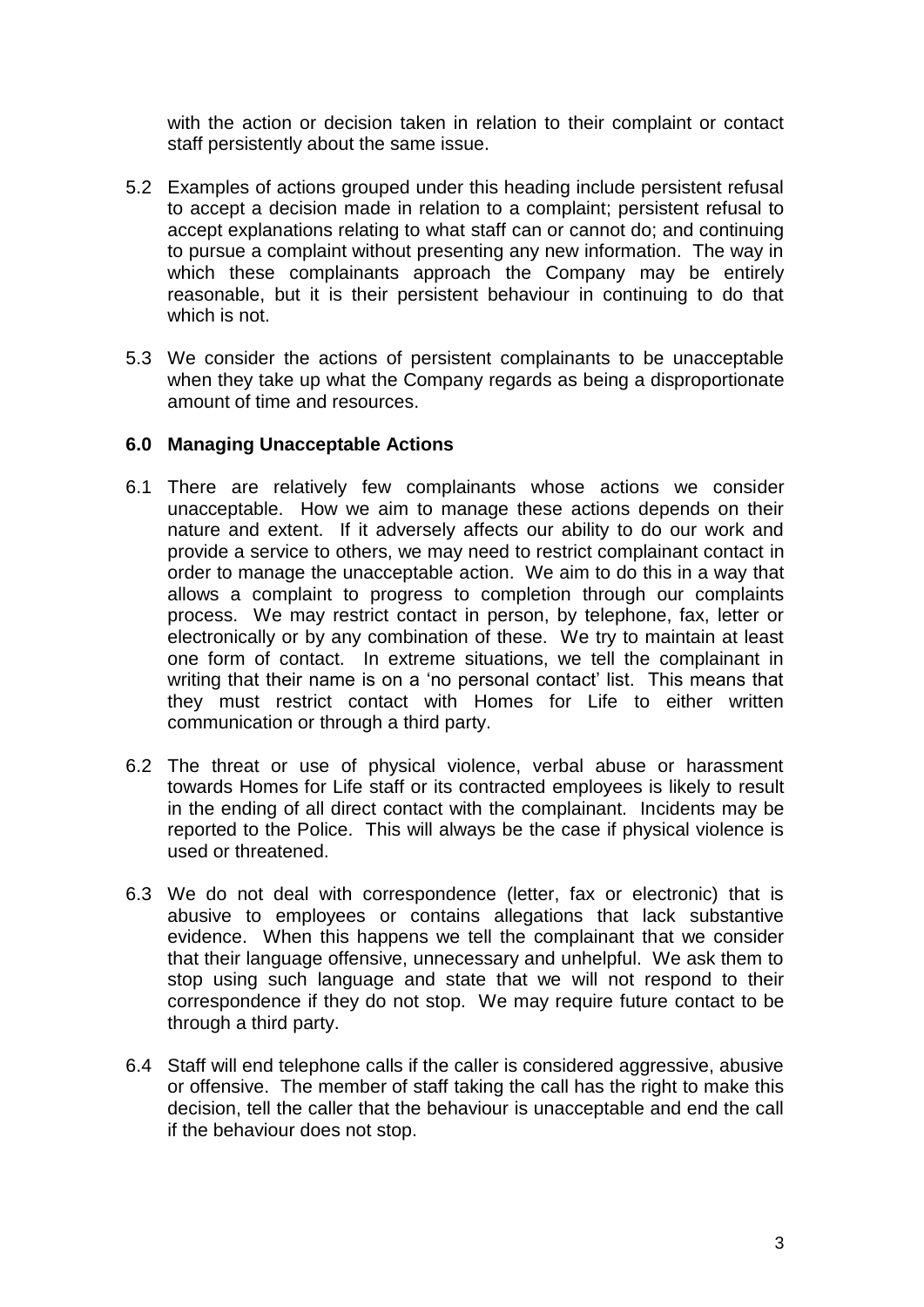- 6.5 Where a complainant repeatedly telephones, emails, visits the office, sends irrelevant documents or raises the same issues, we may decide to:
	- Only take telephone calls from the complainant at set times on set days or put an arrangement in place for only one employee to deal with calls or correspondence from the complainant in the future;
	- Require the complainant to make an appointment to see a named employee before visiting the office, or that the complainant contacts the office in writing only;
	- Return the documents to the complainant or, in extreme cases, advise the complainant that further irrelevant documents will be destroyed;
	- **EXECT** Take other action that we consider appropriate. We will, however, always tell the complainant what action we are taking and why.
- 6.6 Where a complainant continues to correspond on a wide range of issues, and this action is considered excessive, then the complainant is told that only a certain number of issues will be considered in a given period and asked to limit the focus of their requests accordingly.
- 6.7 Complainant action may be considered unreasonably persistent if all internal review mechanisms have been exhausted and the complainant continues to dispute the Company's decision relating to their complaint. The complainant is told that no future telephone calls will be accepted or interviews granted concerning this particular complaint. Any future contact by the complainant on this issue must be in writing. Future correspondence is read and filed, but only acknowledged or responded to if the complainant provides significant new information relating to the complaint.

### **7.0 Monitoring and review**

- 7.1 The Business Manager is responsible for ensuring that all staff and Board Directors comply with this policy. The Customer Service Manager is responsible for:
	- ensuring that this Policy is publicised as widely as possible;
	- ensuring that this policy is reviewed by the Housing Management Committee at least every 5 years.
	- 7.2 On behalf of the Company, the Customer Service Manager is responsible for monitoring the implementation of the procedures supporting this policy.
	- 7.3 If you are dissatisfied with the complaints process and wish to appeal, you are entitled to contact the Scottish Public Services Ombudsman. They can be contacted at: